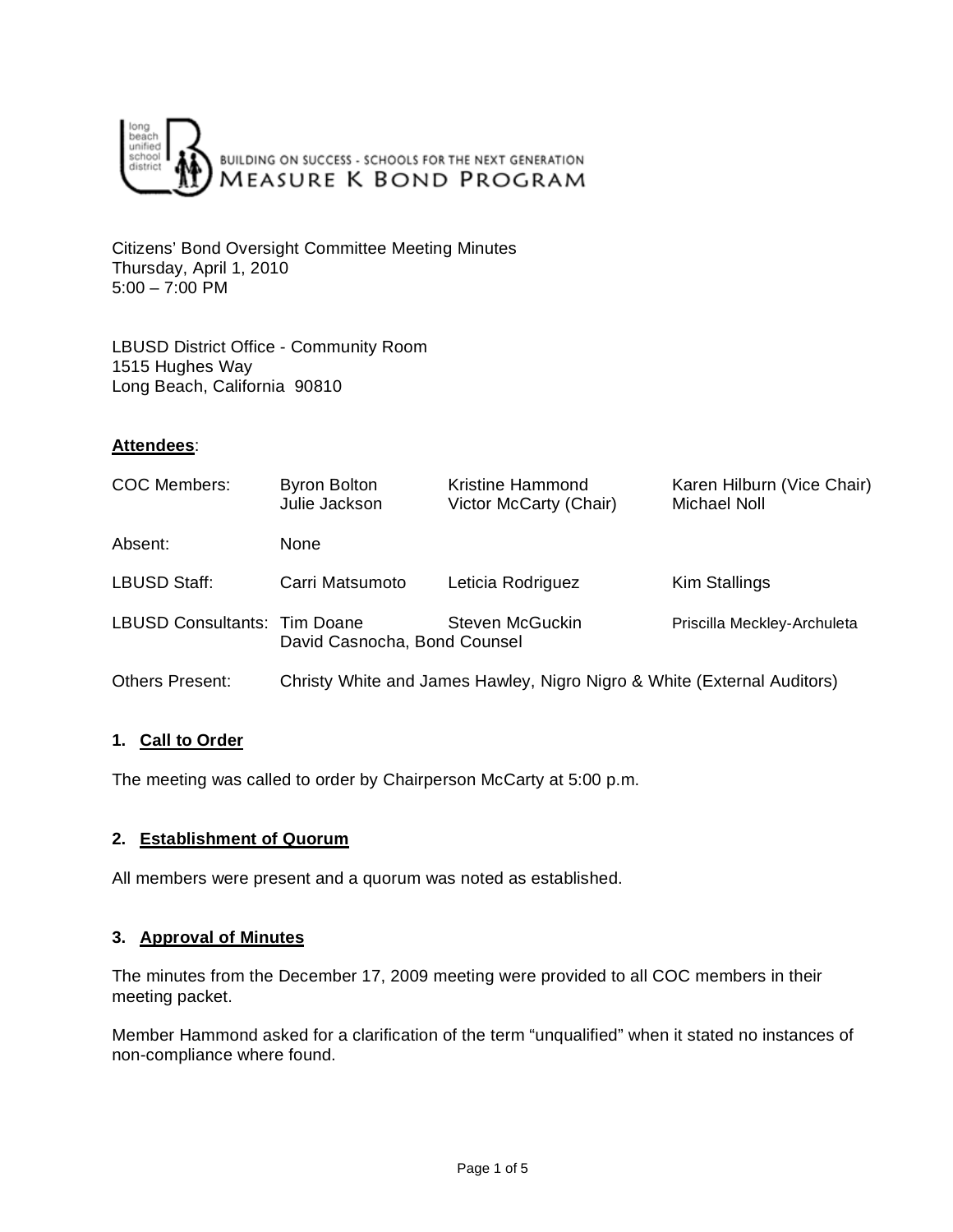Christy White, auditor with Nigro Nigro & White explained that an "unqualified" opinion is the best result given by an auditor.

Member Hilburn moved to accept the minutes as written. Member Hammond seconded the motion and the motion passed.

# **4. Communications**

Chairperson McCarty announced that Peggy Krynicki, Community at Large Representative, resigned from the Committee. Mr. Stallings stated that the seat needs to be filled. The vacancy will be republicized on the web site with an opening of April 2 and closing of April 23. All applications are to be submitted to Ms. Matsumoto. The Board of Education will then approve the appointment at their May 18<sup>th</sup> meeting.

Member Hammond noted that the one year terms (Bolton and Jackson) will expire on June 24. Mr. Casnocha, Counsel, stated that they can be reappointed if the incumbents express a desire to continue on the committee. The Board can reappoint them based on their original application.

### **5. Public Comment**

None.

# **6. Old Business (order of business was shifted)**

### **Annual Report**

Chairperson McCarty and Ms. Hilburn worked on a draft of the COC Annual Report. A copy was provided to all members with the meeting packet. They established the calendar year as the annual reporting period, as was agreed at the previous committee meeting. Mr. McCarty expressed his concern with the pre-existing debt.

Member Noll moved to accept the draft presented. Member Hammond seconded the motion.

Ms. Matsumoto stated that the report will be presented to the Board members, possibly at the April 20 meeting.

Mr. Casnocha noted that most districts do fiscal year (July to June) for reporting purposes.

Chairperson McCarty stated that it should be noted on the report that this particular report covers from June 25 to December 31, 2009.

Member Jackson made a new motion so that the report would read "including expenditures and materials from inception to October 31, 2009", right after financial quarterly updates. Member Hammond seconded the new motion and the motion passed.

Member Noll suggested that Ms. Matsumoto draft the next annual report and the Committee will then review it.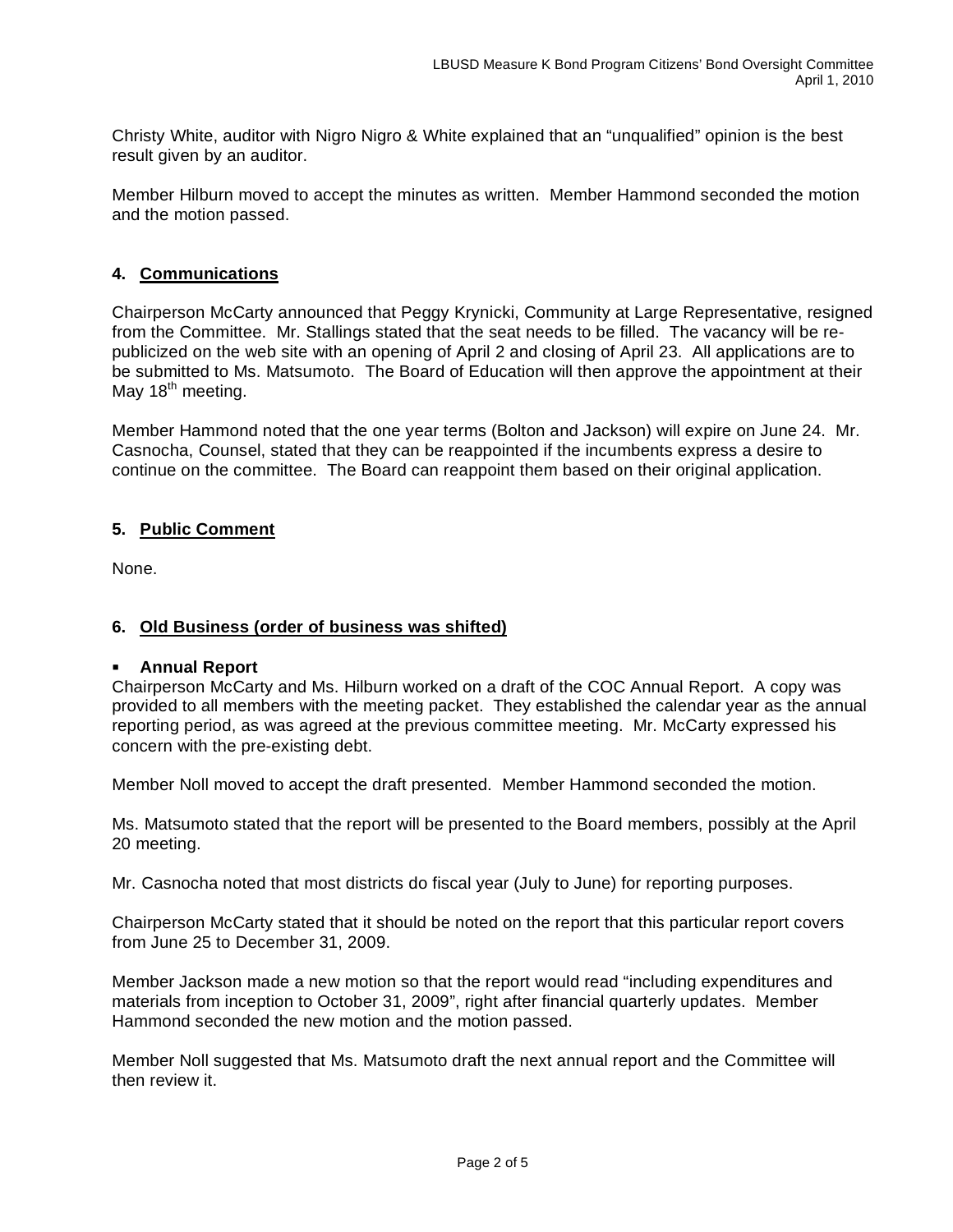# **2009-10 Annual Financial and Performance Audit**

Christy White stated that they conduct a financial and performance audit. She explained that they will review all 2009-10 expenditures, including accruals. They follow the government audit standards and conclude with an opinion. She assured the Committee that they do a full audit and will report any significant discrepancies. Ms. White reviewed the timeline of their audit functions.

Mr. Hawley asked if they should issue two separate reports or a consolidated financial report.

Mr. Casnocha responded that it would be up to the district. He also stated that the auditors have no relation with the Committee, only the district does. The Committee only receives and reviews the audit report. The auditors usually only attend one Committee meeting per year.

Member Bolton asked for clarification of the Committee's responsibility and its functions.

Mr. Casnocha responded that the Committee has three functions:

- 1. Review expenditure reports and their appropriateness.
- 2. Inform the public.
- 3. Prepare annual written report and present it to the Board members.

Mr. Stallings stated that the staff is there to support the Committee. He would like to get a consensus on how many meetings the auditors should attend, as that would incur additional costs.

Member Noll cautioned that they should be careful not to go over their scope.

Mr. Casnocha reminded the Committee that it is governed by the Brown Act. This means that no serial meetings or sub-committees should be taking place. Any information released should be by consensus.

Ms. White answered questions related to the scope of the audit.

### **7. Staff Reports**

#### **COC Bylaws Reviews and Revisions**

Mr. Casnocha stated that the Committee is confined to bond proceeds generated by Measure K. It has no jurisdiction over future dollars or financing plans. The Committee has no authorization to direct district staff. It can only request documents that are public documents or have had Board action; otherwise it would violate the Brown Act.

Member Noll noted that the Brown Act has been revised to state that no two people of a committee or group can meet by themselves.

Mr. Casnocha also clarified that the Committee minutes are taken during the meetings. A draft (via email) will be circulated and presented at the public meeting. He cautioned that no dialogue should occur, either between members or with district staff, until the open meeting, at which time they can be amended.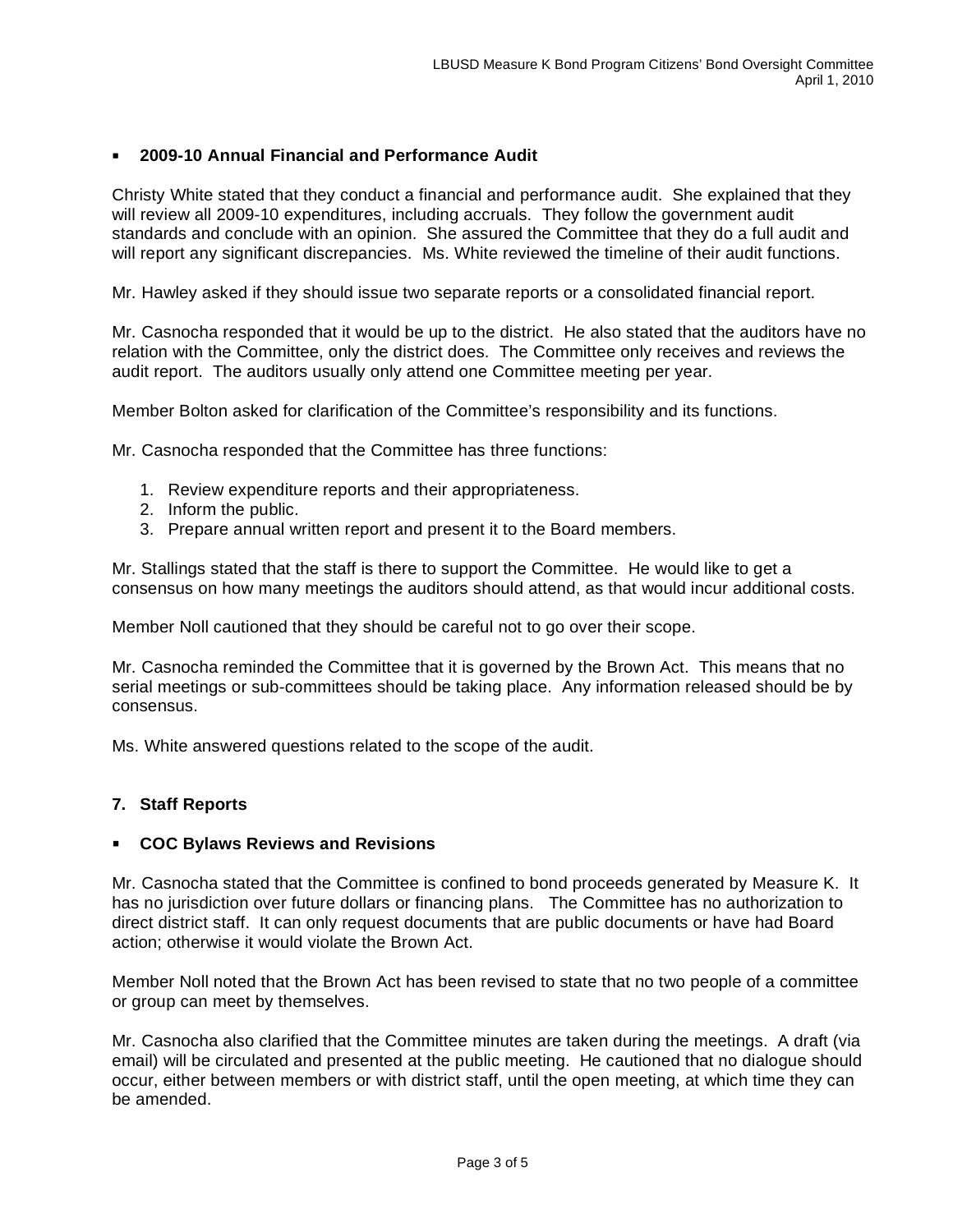Ms. Matsumoto shared that the minutes will be made available on a CD.

### **Executive Summary**

Member Hammond asked about the furniture expenses listed in the Executive Summary.

Ms. Matsumoto replied that an intern office (portable) has been set up at the Maintenance Branch. \$59,420 was for a copier/printer, which was negotiated by the district on a multi-year lease. Additional future expenses are anticipated once a permanent location is secured.

Discussion was held about delineating parameters to balance the overhead or non-school related expenses, for clarification purposes.

Mr. Doane reviewed the rest of the Executive Summary and answered a few questions.

### **Measure K Bond Program Update**

Ms. Matsumoto explained that the material provided in their packets was from the recent Board Workshop on March 25. The Board adopted a resolution for sustainability measures to be included in new projects, and these guidelines will be followed at the proposed high school at the DeMille site.

Ms. Matsumoto gave an update on current projects district-wide, including the removal of portables. The major project for the middle school is about two months behind schedule due to the weather. The architectural approval is anticipated some time in April for the ECATS project.

Member Noll shared that he visited the new middle school site on March 31. The City of Signal is working on allowing construction on Saturdays.

### **8. New Business**

### **COC One-Year Term Member Renewal**

Member Bolton and Member Jackson both expressed their interest in continuing on the Committee and will submit their interest letters to Ms. Matsumoto.

### **Tentative 2010/2011 COC Meeting Schedule**

Chairperson McCarty asked that the proposed dates for next year be included in the next meeting materials. Ms. Matsumoto noted that the Committee has been meeting on the  $4<sup>th</sup>$  Thursday of the quarter, so the tentative dates are 9/23/10, 12/16/10, 3/24/11 and 6/25/11.

### **9. Announcements**

Mr. Stallings apologized for the scheduling conflict with the Board of Education meeting, which caused the Committee meeting to be rescheduled.